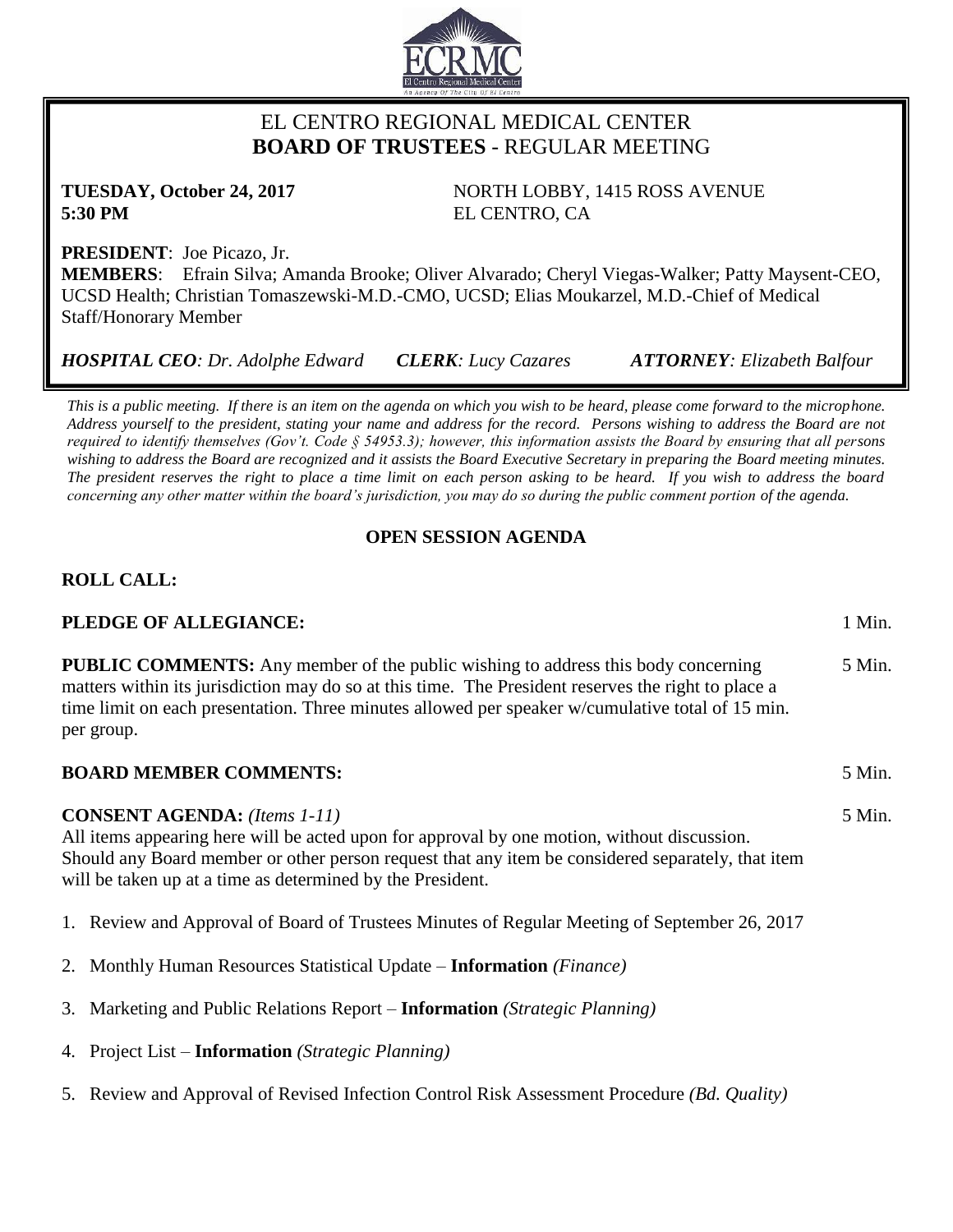## **BOARD OF TRUSTEES – REGULAR MEETING** EL CENTRO REGIONAL MEDICAL CENTER NORTH LOBBY, 1415 ROSS AVENUE, EL CENTRO, CA **TUESDAY, OCTOBER 24, 2017**

- 6. Review and Approval of Revised Code Black Terrorist or Bomb Threat Response Procedure *(Bd. Quality)*
- 7. Review and Approval of New Policy: Assessment and Reassessment of Patients using the Richmond Agitation-Sedation Scale (RASS) *(Bd. Quality)*
- 8. Review and Approval of New Policy: Clostridium Difficile Nursing Algorithm *(Bd. Quality)*
- 9. Review and Approval of New Policy: COLD Baby Guideline (for babies > 35 weeks and 2 kg): Thermoregulation and Warming Recommendations *(Bd. Quality)*
- 10. Review and Approval of New Policy: Standardized Procedure: Hepatitis A Vaccine *(Bd. Quality)*
- 11. Review and Approval of Revised Risk Management Plan *(Bd. Quality)*

#### **STRATEGIC PLANNING AND PUBLIC RELATIONS COMMITTEE REPORT,**  10 Min.

Efrain Silva, Chair

12. Review and Approval of Restated Mission, Vision & Values *(Strategic Planning)*

13. 2016-2017 Annual Report to the Board – **Information** 

### **FINANCE COMMITTEE REPORT, Joe Picazo, Chair 15 Min.** 15 Min.

- 14. Review and Approval of September 2017 Monthly and Year-to-Date Financial Statements
- 15. Review and Approval of the Time-Frame and Scope of Bond Financing with Keybanc Capital Markets, Inc.

### **CEO DISCUSSION/ACTION**

16. Verbal Report from the CEO to the Board of Trustees – **Information** - REACH Update